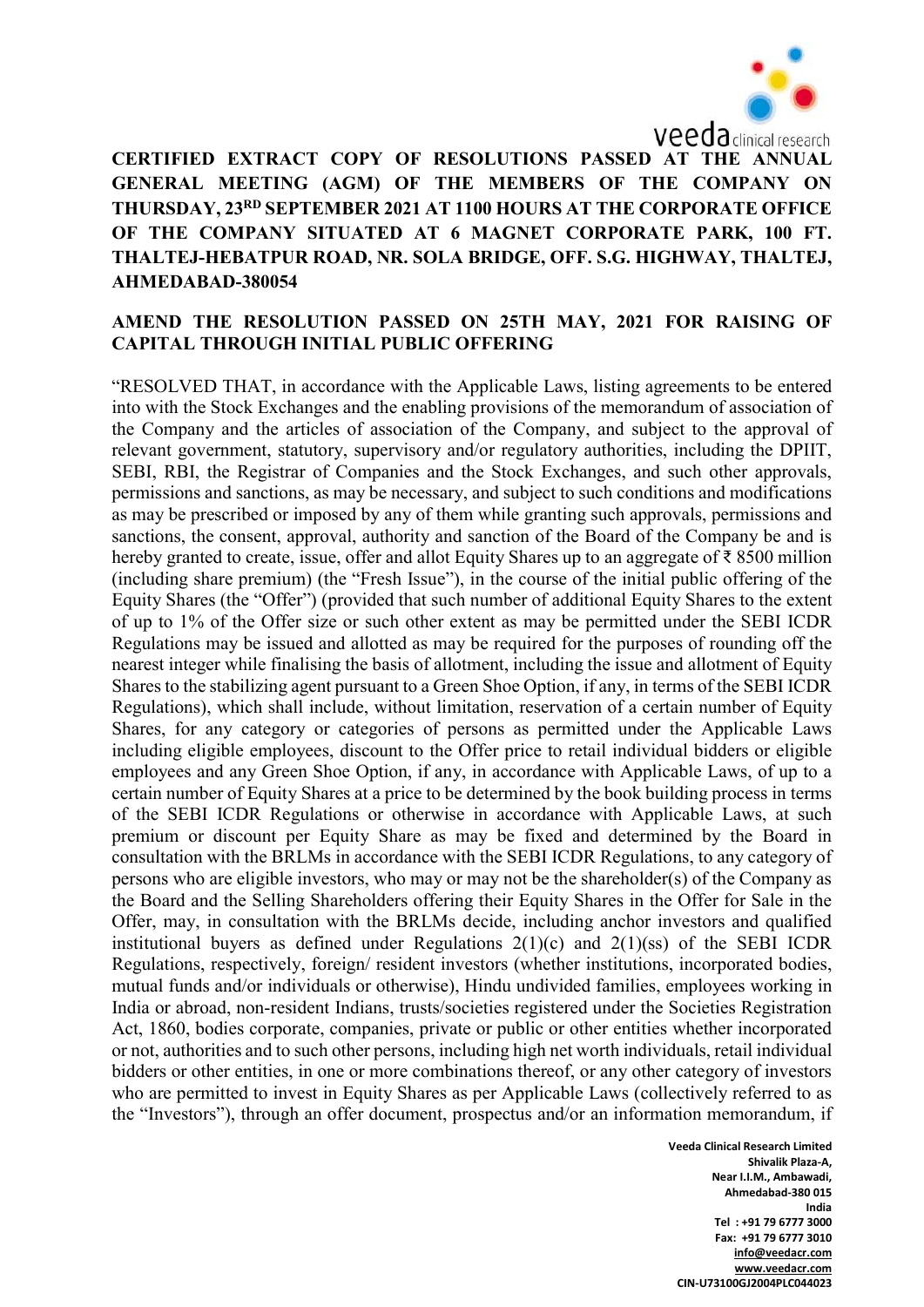

any, and the decision to determine the category or categories of investors to whom the allotment/transfer shall be made to the exclusion of all other categories of investors and in such manner as the Board may in its discretion, deem fit, including in consultation with BRLMs, underwriters, placement agents and/or other advisors as may be appointed for the Offer on such terms as may be deemed appropriate by the Board;

RESOLVED FURTHER THAT, in accordance with the provisions of Section 23, Section 42, Section  $62(1)(c)$  and any other applicable provisions, if any, of the Companies Act, the SEBI ICDR Regulations and other applicable laws, regulations, policies or guidelines, and subject to such further corporate and other approvals as may be required, the Board be and is hereby authorized, on behalf of the Company, to allot such number of Equity Shares as may be decided by it, to certain Investors prior to filing of the red herring prospectus with the Registrar of Companies and SEBI ("Pre-IPO Placement"), at such price as the Board may, in consultation with the BRLMs, underwriters, placement agent(s) and/or other advisor(s), determine in light of the then prevailing market conditions, and do all such other acts, deeds, matters and things as the Board may, from time to time, in its absolute discretion deem fit and including, without limitation, negotiating, finalising and executing any document or agreement, including without limitation any private placement offer letters, placement agreement, term sheet and such other documents or any amendments or supplements thereto, and to open any bank account for the purpose, if required, and to open any shares or securities account or escrow or custodian accounts as may be required in connection therewith and generally to do all such acts, deeds, matters and things in relation to and incidental to the Pre-IPO Placement and to settle any question, difficulty, or doubt that may arise with regard thereto. In the event of consummation of the Pre-IPO Placement, the size of the Offer would be reduced to the extent of Equity Shares issued under the Pre-IPO Placement;

RESOLVED FURTHER THAT, the Equity Shares so allotted or transferred in the Offer shall be subject to the Memorandum of Association and the Articles of Association of the Company and shall rank pari passu in all respects with the existing Equity Shares including rights in respect of dividend after the date of allotment;

RESOLVED FURTHER THAT, the Equity Shares allotted/ transferred through the Offer be listed at one or more recognized stock exchanges in India;

RESOLVED FURTHER THAT the Board, either by itself or through a duly authorised committee constituted by it, is entitled to negotiate, finalize and execute all such agreements and arrangements as well as amendments, supplements, notices or addenda or corrigenda thereto in connection with the Offer, for appointment of BRLMs and in consultation with the BRLMs for appointment of the intermediaries, underwriters, escrow agents, registrar, banker(s) to the Offer, legal counsels, depository(ies), monitoring agency, advertising agency, and all such persons or agencies as may be involved in or concerned with the Offer and to remunerate all such agencies in cash or otherwise, including by way of payment of commission, brokerage, fees, or reimbursement for expenses incurred in relation to the Offer, and to terminate any agreements or arrangements with such intermediaries;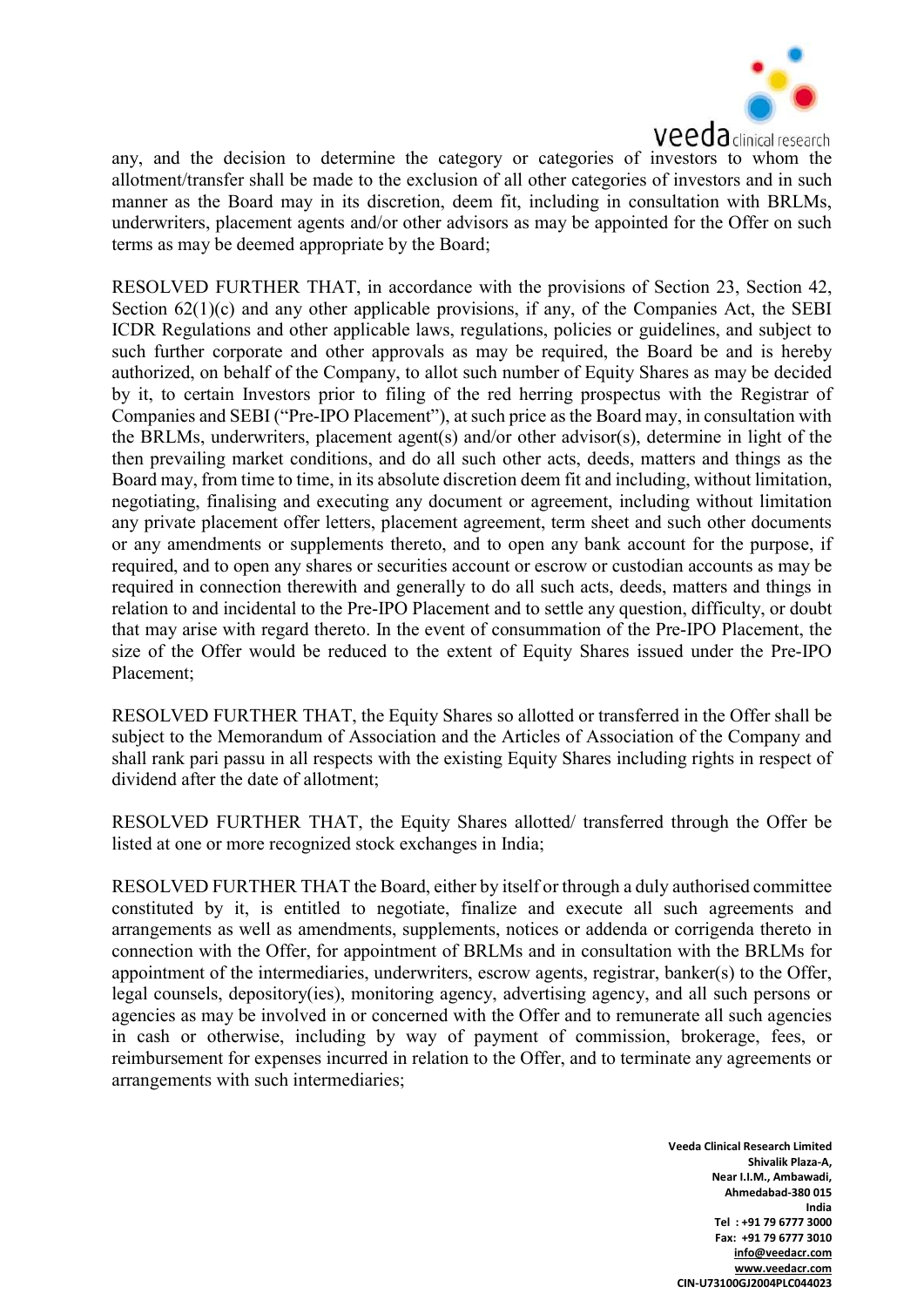

RESOLVED FURTHER THAT in connection with any of the foregoing resolutions, the members of the Board and such other persons as may be authorized by the Board, on behalf of the Company, be and are hereby severally authorized to execute and deliver any and all other documents, papers or instruments and to do or cause to be done any and all acts or things as may be necessary, appropriate or advisable in order to carry out the purposes and intent of the foregoing resolutions for the Offer; and any such documents so executed and delivered or acts and things done or caused to be done shall be conclusive evidence of the authority of the Company in so doing and any document so executed and delivered or acts and things done or caused to be done prior to the date hereof;

RESOLVED FURTHER THAT, Mr. Ajay Tandon Managing Director and Mr. Nirmal Bhatia, Group CFO and Company Secretary be and are hereby authorized to take all steps for giving effect to the aforesaid resolution, including filing of the necessary forms with the Registrar of Companies;

RESOLVED FURTHER THAT certified copies of this resolution be provided to those concerned under the hands of a Director or Company Secretary wherever required."

CERTIFIED COPY FOR, VEEDA CLINICAL RESEARCH LIMITED

MR. AJAY TANDON MANAGING DIRECTOR DIN: 02210072